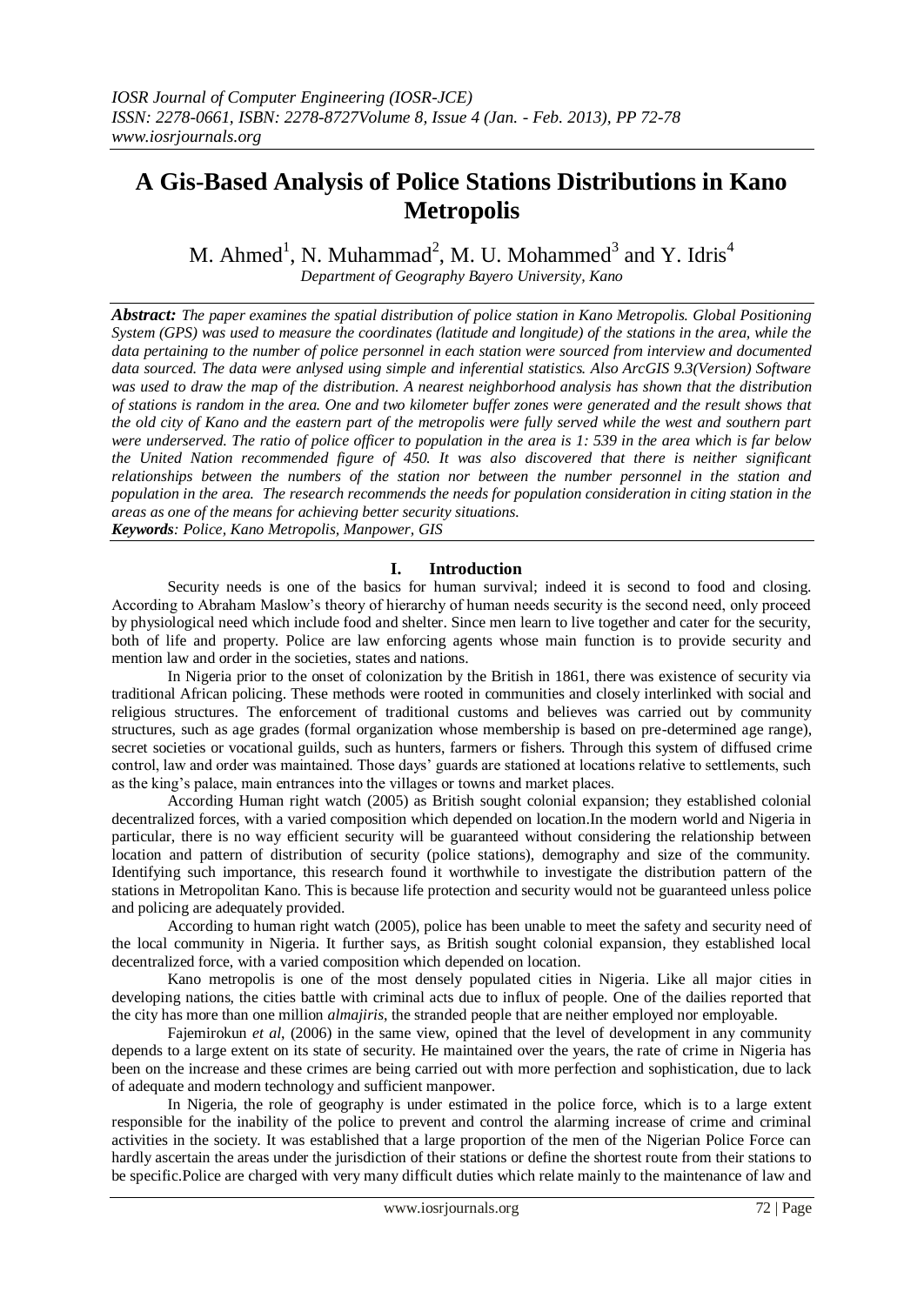order and the security of the state. Generally these duties include, the prevention and detection of crimes, the apprehension of offenders, the preservation of law and order, the protection of property and the enforcement of all laws and regulations with which they are directly charged. They are regarded as part of the defense forces of the Republic. On the roads, under the sun or rain, a police officer regulating traffic is a familiar sight in large towns. The planning of ways to ease traffic congestion in these towns, the promotion of safety on the roads ... the testing of commercial vehicles for road worthiness and in some places, the testing of persons wishing to obtain driving license are all the duties of the police. Apart from other duties, police women can be seen in large towns assisting in directing traffic, working in juvenile welfare centers and assisting school children to cross busy roads(Okonkwo, 1966).Police has been unable to meet the safety and security need of the local community in Nigeria (Human Right Watch, 2005). In the same vein, Nigerian Policemen are not particularly effective in foreseeing where and when specific future crimes will take place. Therefore, geography plays an important role in law enforcement and criminal justice. Policing agencies are not particular at foreseeing where and when specific future crime will take place (Fattah, 1997).

These problems are attributed to some factors. Among these factors is that the Nigerian Police Force experiences endemic problems with recruiting, training, inefficiency, and indiscipline, and it lacked expertise in specialized fields (Ansalin, 1998).The need to account for spatial effects is critical in the context of geographic phenomena such as crime meanwhile, another scholar added that regional planner, policy makers and policing agencies, all recognizes the importance of better understanding the dynamics of crime.GIS and spatial analysis techniques in particularly, are proving to be essential for studying criminal activities (Murray et al., 2001).

Hirschfield *et al*(1995) observed that. It is clear that pattern detection approaches are critical in the analysis of criminal activities.Fromdescriptive point of view, the clustering of objects and events and the apparent associations between them as seen on maps may be accidents of geography or urban structure (Carter, 1994). He added, it is necessary to organize the data so that geographic relationships between objects and events can be measured and quantified. In the 1980s, the rate of crime occurrence grew sharply to nearly epidemic proportions, particularly in Lagos and other urbanized areas due to population explosion (Murray *et al,* 2001).

Geographic Information System (GIS) can be usedas a tool by police personnel to plan effectively for emergency response, determine mitigation priorities, analyze historical events, and predict future events (Johnson,2000). In addition it can help crime officers determine potential crime sites by examining complex seemingly unrelated criteria and displaying them all in a graphical, layered, spatial interface or map. Applications of GIS to crime mapping and management have been successful in many developed countries (Murray *et al*, 2005).

Spatial analysis can reveal descriptive associations between events and places providing a preliminary look at potential causal associations between problems and places. The locations and geographic distributions of these events and survey outcomes can be mapped and their geographic relationships quantified by querying the GIS database (*ibid*).

Anne (2004)opined that the point of using GIS technologies is to allow officers to make betterinformed decisions about which areas of the city need additional police power. Crime analysis and crime maps, achieved by GIS, have a major role in reducing crime and improving the effective police activities. GIS allows police personnel to make plans effectively for emergency response, determine mitigation priorities, analyze historical events, and predict future events; it helps crime officers to determine potential incident sites and facilitates to explore the relationship between incident and land use (Ajemirokun, *et al*, 2006).

This study tends to link up two fundamental parameters to consider for effective security. These are number of stations present in the area and the strength of the station in term of manpower. The aim is to use GIS principles to analyse the Spatial Distribution of Police Stations in Kano Metropolis. The paper inventories the number of police stations and man power in each station in the study area. Comparison was also made between police personnel and population distribution in the area.

### **Study Area**

The study area, Kano metropolis lies between latitude  $11^0$ 5 $\Box$  N to  $12^0$ 7 $\Box$  N and longitude  $8^0$ 23 $\Box$ E to 8<sup>0</sup>5□E and altitude 472 meters above sea level. Kano Metropolis bordered by Minjibir LGA on the North East and Gezawa LGA to the East, while Dawakin Kudu LGA to the South East, Madobi and Tofa LGAs to the South West. Kano metropolis is the second largest industrial and commercial centre in Nigeria after Lagos and its experience rapid population growth rate, the population of metropolis at (year 2000) is 1.6million (Maiwada 2000). However the population data shows that in 2003 the population raised to 2.3 million (approximately) and in 2006 to 2.8million. The area covers almost 499square kilometers. The Kano Metropolis will be regard as urban Kano, as the sprawling of the expansion is swallowing the peripheral area vis-à-vis. The surrounding lands will be gradually taking over by urban structure site acquire an urban character. Urban Kano is located at the center part of Kano closed settled zone, as the urban Kano is located at the center of this zone it is therefore having the highest density, as a result of industrialization and other economic development, it has also through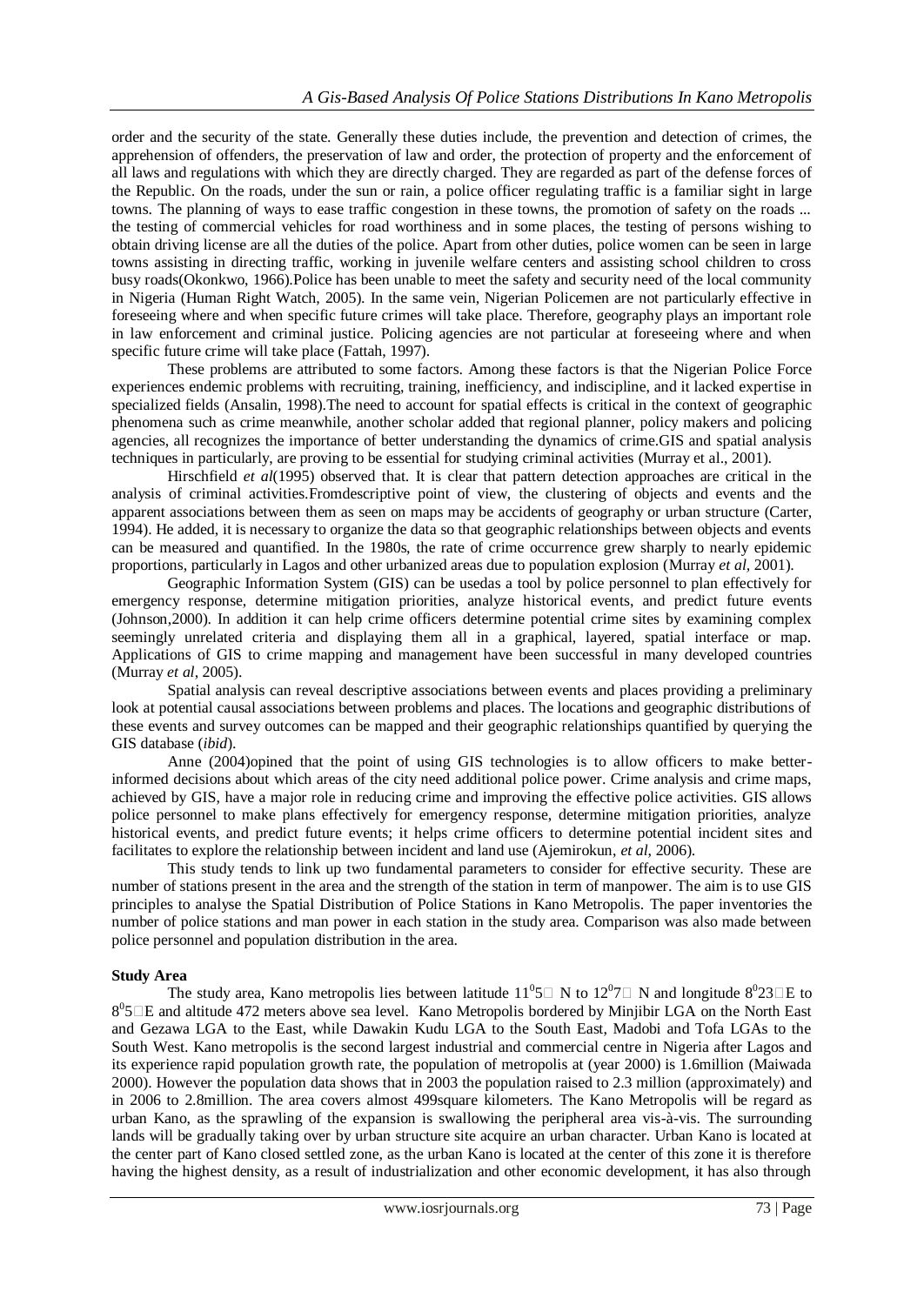time become a cosmopolitan city with all the ethnic groups across the city. Kano is situated in semi-arid climate zone. The study area includes Dala Local Government, Fagge Local Government, Gwale Local Government, Kano Municipal Local Government, Kumbotso Local Government, Nassarawa Local Government, Ungogo Local Government, and Tarauni Local Government. The population of the local government based on 2006 census are Kano municipal (371,243), Dala Local Government (418,759), Nassarawa Local Government (596,411), Fagge Local Government (200,095), Gwale Local Government (357,827), Tarauni Local Government (221,844), Kumbotso local Government (294,391), Ungogo Local Government (365,737) total of (2,826,307) (national population commission 2006).



Source: Cartography and GIS Unit, BUK

## **Figure1: Map of Kano Metropolis**

## **II. Materials And Methods**

### **Sources of Data**

The primary data were collected by oral interview with police officers, through carefully selected questions. Also, global positioning system (GPS) was used as to collect the co-ordinates of each of the (31) police stations in the study area. The co-ordinates of the police state headquarter and the metropolitan offices were also collected.The secondary data were collected from the police headquarter here in Kano, from where the names and addresses of all the 31 police stations (divisions) together with their strength where collected.Demographic data of the population of the area were collected from the National Population Commission (NPC), Kano.

## **Data Analysis**

The data were summarized using simple descriptive statistics to get the percentage and proportions. Frequency distribution table were used for data presentation. In one case inferential statistics Chi square test was used to test for whether exist significant relationships between the number station and police stations. An analogue map of Kano metropolis was obtained, scanned, digitized and then Geo-referenced. The digitized map was then imported to ArcGIS 9.3 software. The co-ordinates of the police stations obtained using GPS which was saved in the Microsoft Excel 2007 was also imported to the ArcGIS 9.3 for analysis, integration and presentation of maps.

## **III. Results And Analysis**

The study assessed the spatial distribution of police stations in Kano metropolis. Data collected through field work and other sources were analyzed and are fashioned towards answering the questions and objectives for the study.

### **Police Stations and Population Distribution**

The total number of police stations in the area is thirty three (table 1). The stations are not even distributed, also the number of personnel.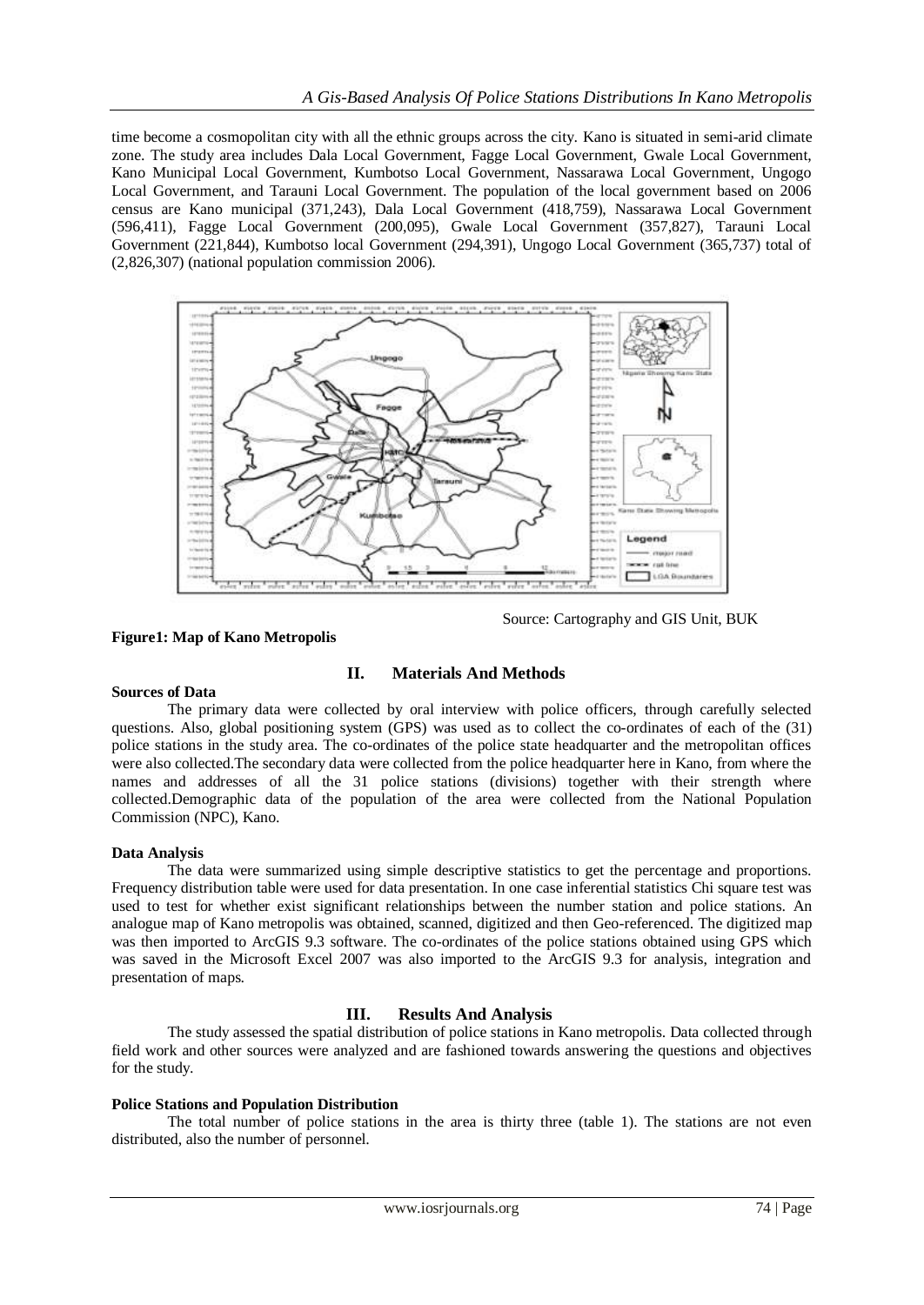| S/n | <b>LGA</b>       | Tubici i fullioci "of I once biations and I opulation Distribution<br><b>No. of Police Stations</b> | No. of Outpost | Population of the area  |
|-----|------------------|-----------------------------------------------------------------------------------------------------|----------------|-------------------------|
|     |                  |                                                                                                     |                | $(2006 \text{ census})$ |
|     | <b>Nassarawa</b> | 8                                                                                                   |                | 596411                  |
|     | Tarauni          | 4                                                                                                   |                | 221844                  |
|     | Gwale            |                                                                                                     |                | 357827                  |
|     | Dala             |                                                                                                     |                | 418759                  |
|     | Kumbotso         |                                                                                                     |                | 294391                  |
|     | Ungoggo          | 4                                                                                                   |                | 365737                  |
|     | Kano Municipal   | 4                                                                                                   | 11             | 371243                  |
|     | Fagge            |                                                                                                     | 6              | 200095                  |

**Table1: Number of Police Stations and Population Distribution**

Source: field work, 2011

Dala local, although has the highest population among the eight local government is very much underserved. About 25 percent of the stations are in Nassarawa local government; this may be attributed to historical factor. Being the former colonial government and Native authority headquarter Nassarawa housed most of the police station and continue to do that even at present.

The result of the spatial distribution of police stations in Kano metropolis shows an uneven distribution of police stations in the metropolis (map2), the map which shows this distribution also revealed that the concentration of the police stations is within the central part of the area. The concentration of the police stations within the central area cannot be explained by the Christellars central place theory, which explains that, the location of services is base on seize of community, population, accessibility and proximity, putting into consideration, threshold and range.



Source: Cartography and GIS Unit, BUK 2012

**Figure 2:DISTRIBUTION OF POLICE STAION IN KANO METROPOLIS**

To ascertain this unevenness spread of the distribution, nearest neighborhood analysis was used. The result shows that the pattern of the distribution is random. In other words, the police stations are not distributed evenly.

## **Distribution of Manpower**

Like the number of police stations, man power is not evenly distributed in the area. Nearly half of the personnel (47%) are found in Nassarawa local government area, while the remaining half is shared by the sevenother local government areas. Even though Dala has the highest population it is the lowest in term of personnel power (figure 3).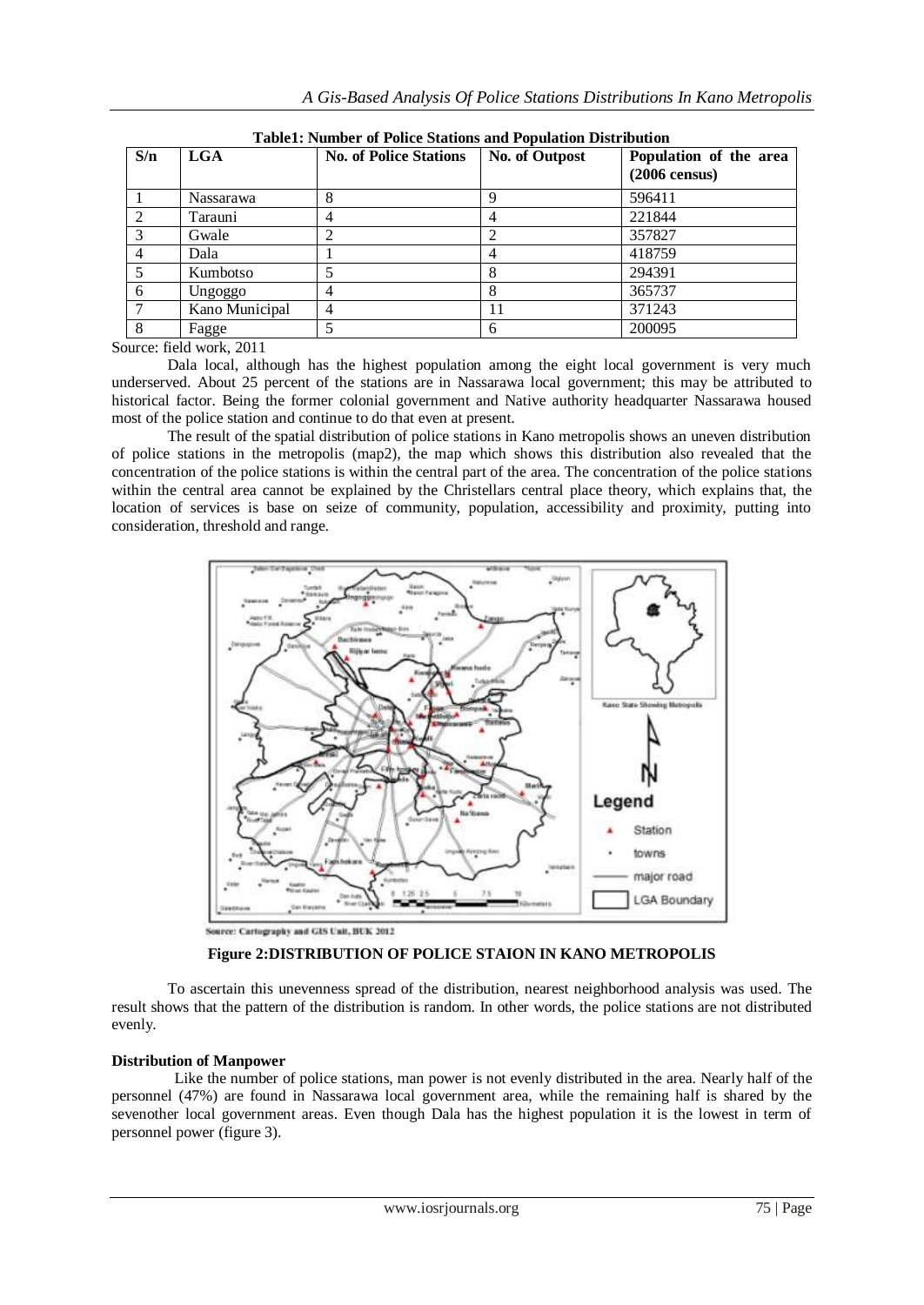

**Figure: Police Personnel Power in Kano Metropolitan Local Government**

Comparison was made between the different police officers by rank, theofficer are categorized into three ranks. The senior officers include the Assistant Superintendent and the rank above; the inspectors and junior officer (bellow inspector ranks) (see figure 4).



Fig 4: **POLICE MANPOWER DISTRIBUTION**

The research findings revealed that in all station there are more junior officers than inspectors and senior officer. Divisions in Nassarawa Local Government are having more staff strength and more number of senior staff in the area. Nassarawa local government alone occupies 50% of the senior officers in the entire metropolis, followed by Tarauni local govternment which has 18% then KMC and Fagge local govt. having 10% each. Kumbotso 8%, Ungoggo 6%, then Gwale and Dala has 4% each. Dala is the least area with senior police officers, even though it is the second most populous local govt. in the metropolis.

Inspectors are the intermediary officers of the Nigerian police force; they are neither classified under junior nor senior officers. The distribution is uneven, with Nassarawa local govt. having the highest number of inspectors, representing 51% of the total, followed by Fagge, Tarauni, KMC, Kumbosto and Tarauni. Gwale and Dala have three percent each.

The distribution of junior police officers followed similar patterns, with Nassarawa having highest and Dala having lowest personnel number.

## **Ratio of Police Men to Population**

*Chi square test* was used to test for the significance of the relationship between police stations (personnel) distribution and population distribution. After the analysis, it revealed that, there is no significant relationship between police stations (personnel) distribution and population distribution.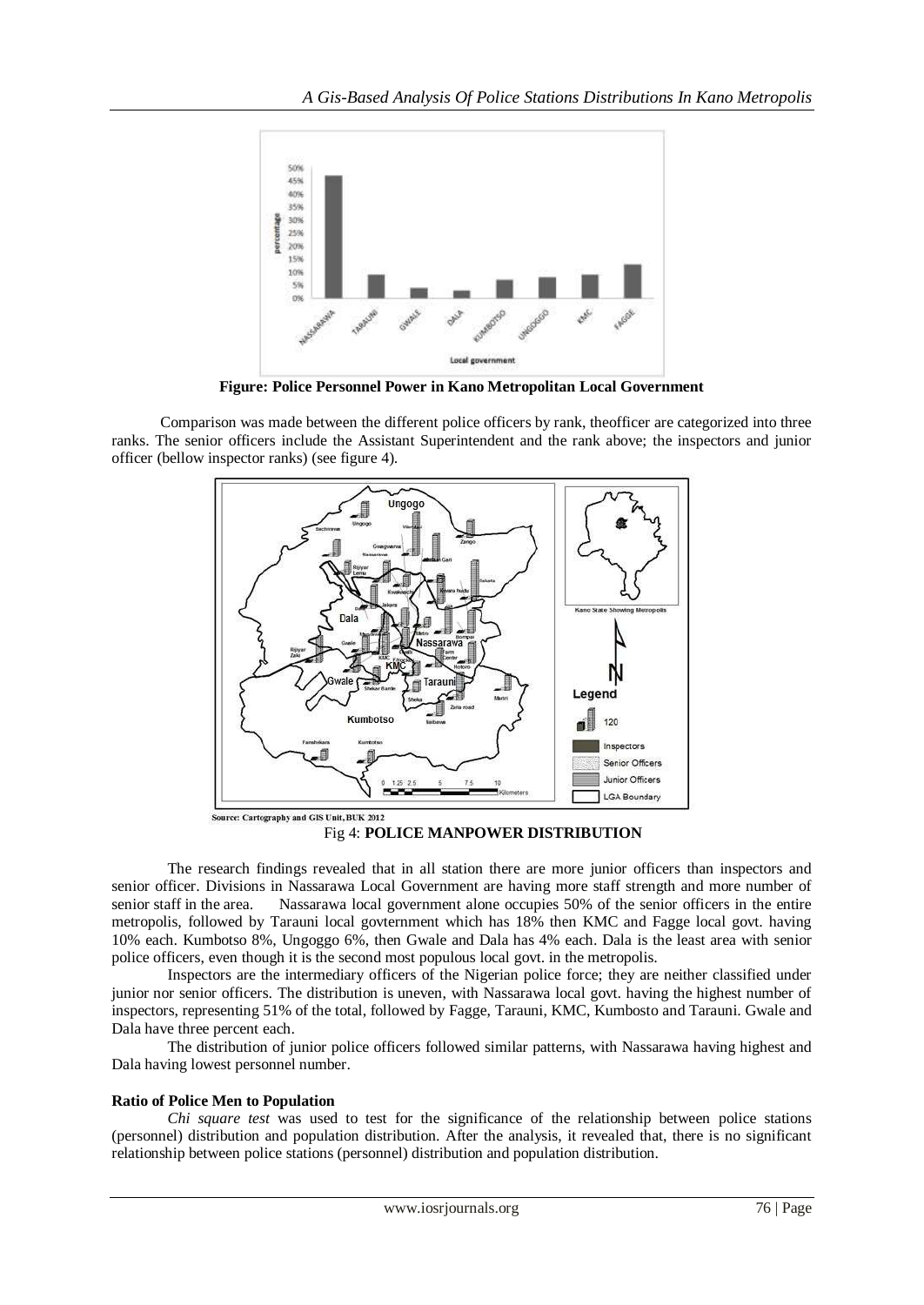| Table 2. Ratio of 1 once I ersonnel to 1 optimital |              |  |  |
|----------------------------------------------------|--------------|--|--|
| <b>LOCAL GOVT</b>                                  | <b>RATIO</b> |  |  |
| <b>Nassarawa</b>                                   | 252:1        |  |  |
| Tarauni                                            | 452:1        |  |  |
| Gwale                                              | 1754:1       |  |  |
| Dala                                               | 2755:1       |  |  |
| Kumbotso                                           | 753:1        |  |  |
| Ungoggo                                            | 841:1        |  |  |
| Kano Municipal                                     | 821:1        |  |  |
| Fagge                                              | 293:1        |  |  |
| Metropolis (2006 population)                       | 539:1        |  |  |
| Metropolis (2011 projection)                       | 611:1        |  |  |

**Table 2: Ratio of Police Personnel to Population**

Source: field work 2011

From the above table using the 2006 population census, Nassarawa local government area has the least ratio of population to police strength 252:1, followed by Fagge local government area, Tarauni, Kumbotso, KMC, Ungoggo, Gwale, and Dala with 293:1, 452:1, 753:1, 821:1, 841:1 and 1754:1, 2755:1 respectively. Dala records the highest population/police ratio in Kano metropolis. In total, the metropolis is 539:1. In essence only Nassarawa and Fagge local government are meet the standard of one police officer to four hundred personnel.

### **Buffer Zones**

There is no standard distance for citing stations in the country. But a 1 and 2 km buffers were created on the map to identify area that are fully served or not (figure 5).



**Figure 5: Buffer Zone Analysis of Police Stations in Kano Metropolis**

This revealed that the areas inside the old city are fully serve, considering both 1 and 2 km buffer. Areas in the east of metropolis are under served and in most of the area people have to travel morethan a km or two to the nearest police station.

## **IV. Conclusion**

It was discovered that that the pattern of distribution of police stations in the metropolis is generally random and uneven, with a little clustering at the center, and as one moves away from the center, the sparser the police stations become. *Neighborhood analysis* of the area gives is 0.733, as such, ascertains the randomness in the distribution of the police stations in the metropolis. The high strength of police in Nassarawa local government area according to this research, can be attributed to the large population and presence of the police state headquarter, which has 7 departments, and each of the departments has a good number of personnel, which are higher than the strength of some police stations. Dala local government area has the least number of police stations (just 1 station) and obviously has the least in police strength. It represents only 3% of the total police personnel in the metropolis.Chi square test shows that, there is no significant relationship between the